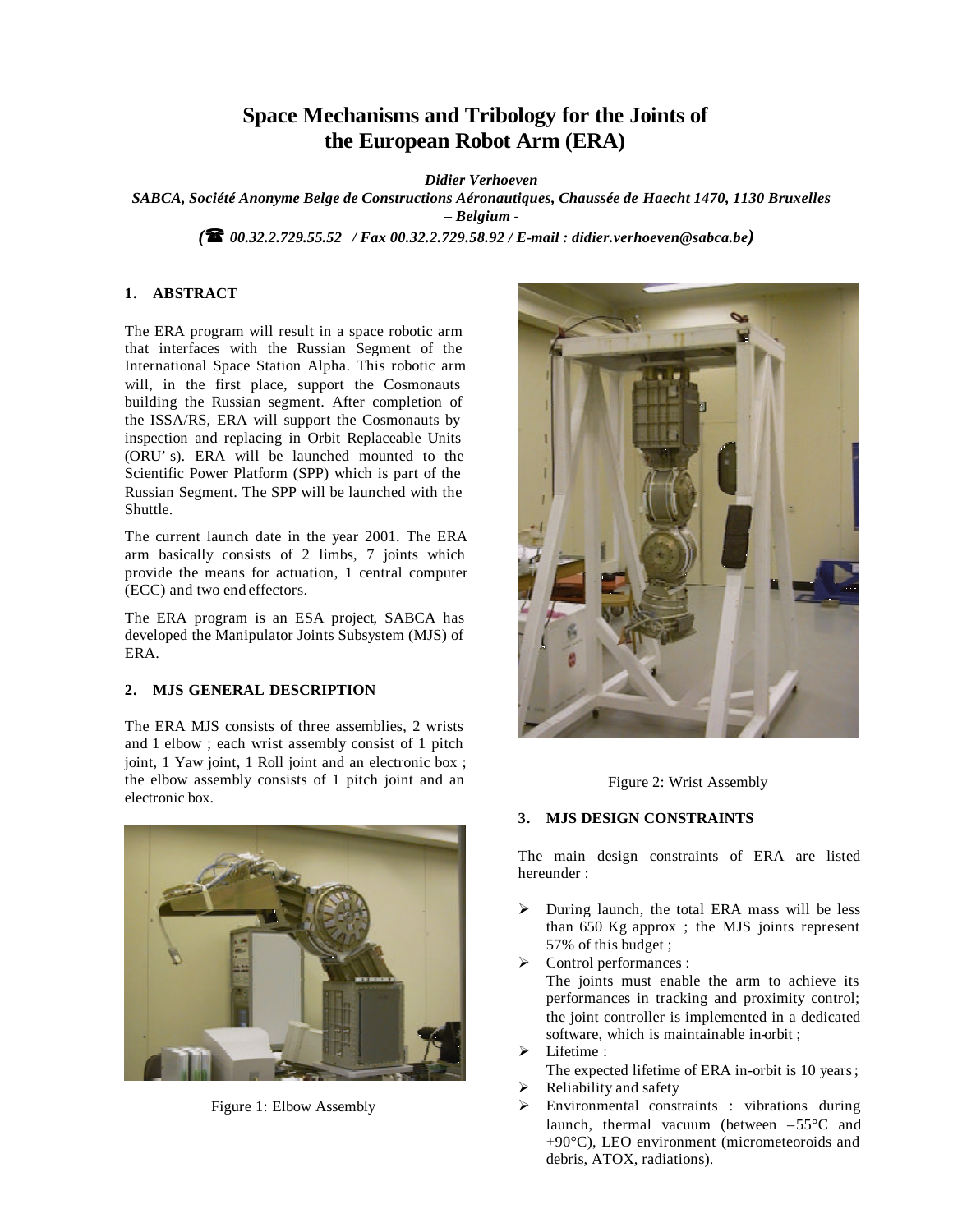## **4. JOINT MECHANISM**

Each MJS joint includes :

- $\triangleright$  A brusless DC motor,
- $\triangleright$  A resolver (velocity measurement and motor commutation),
- > A high-precision joint position sensor, to feedback the joint position to the joint control electronics,
- $\triangleright$  A four-stages planetary gearbox (ratio = 454), for torque capability and speed reduction,
- $\triangleright$  A friction brake.
- $\triangleright$  An EVA shaft for manual override, in case of loss of electrical power,
- $\triangleright$  A cables harness, including power, data and video lines,
- Joint thermal control (heaters),
- $\triangleright$  Position limit switches.

#### a) Motor :

The motor is based upon a permanent magnet synchronous motor, and has a two-phase redundant winding.

The motor drive electronics is adjusted in such a way that the motor provides a ripple-free torque.

#### b) Brake :

The brake torque is provided by the contact of two smooth friction surfaces, with a chromium oxyde coating, providing excellent resistance to sliding wear and abrasion.

The brake discs are automatically applied (by 8 springs) when the brake coils are not powered; at power on, the electromagnet disengages the brake.

Additionally, a microswitch position sensor provides the brake information to the joint electronics.

The challenge of the brake was to achieve a stable brake torque range, given the wide temperature and operational ranges. At discs level, the brake torque is between 0,7 and 1,1 Nm ; at joint level, the brake torque range is between 350 and 750Nm, in all static and dynamic brake operations. The stopping distance at the extremity of ERA will be 15 cm approx.

#### c) Gears :

The gears are made of nitrided steel, the teeth surfaces are lead ion-plated. Gears are lubricated by Braycote 601 grease. The precision gearbox provides low backlash and low frictions ; the gearbox is designed to provide torsional stiffness, also required for the overall arm control performances ; on the other hand, the planetary gears provide some bending flexibility, to allow housing distorsions due to external

mechanical loads, as well as proper load distribution among the planetwheels (floating concept).

#### d) Bearings :

The joint rotor is supported by two main bearings; these bearings are of double-row type and hardpreloaded, they are made of 440C stainless steel, and lubricated by Braycote 601 grease.

#### e) Cables :

Inside each pitch-type joint, ribbon cables are used, sliding along each other ; the cables are grouped into Teflon jackets.

For proper behavior during dynamic solicitations (vibrations) and in electro-magnetic environment, all cables are properly guided, secured by cables clamps, and shielded, as well as the connectors. Power cables are separated from video /data cables for EMC reasons).



Figure 3: Ribbon Cables in Pitch-Type Joint

## **5. ERA TRIBOLOGY WORKING GROUP**

During the earliest phase of the project (ERA Part 1), trade-off analyses were made in collaboration with E.S.T.L.,European Space Tribology Laboratory of ESA, located in the area of Manchester, U-K.

#### a) Gear material:

The selection of a gear material was a challenge, due to the conflicting nature of the ERA requirements : corrosion resistance, lifetime, mechanical strength, volume and mass.

SABCA performed breadboard tests with :

- $\triangleright$  Three-stage planetary gears made of maraging stainless steel MARVAL X 12, similar with CUSTOM 455 (used on Canadian Arm).
- $\triangleright$  Spur gears, made of MARVAL X 12.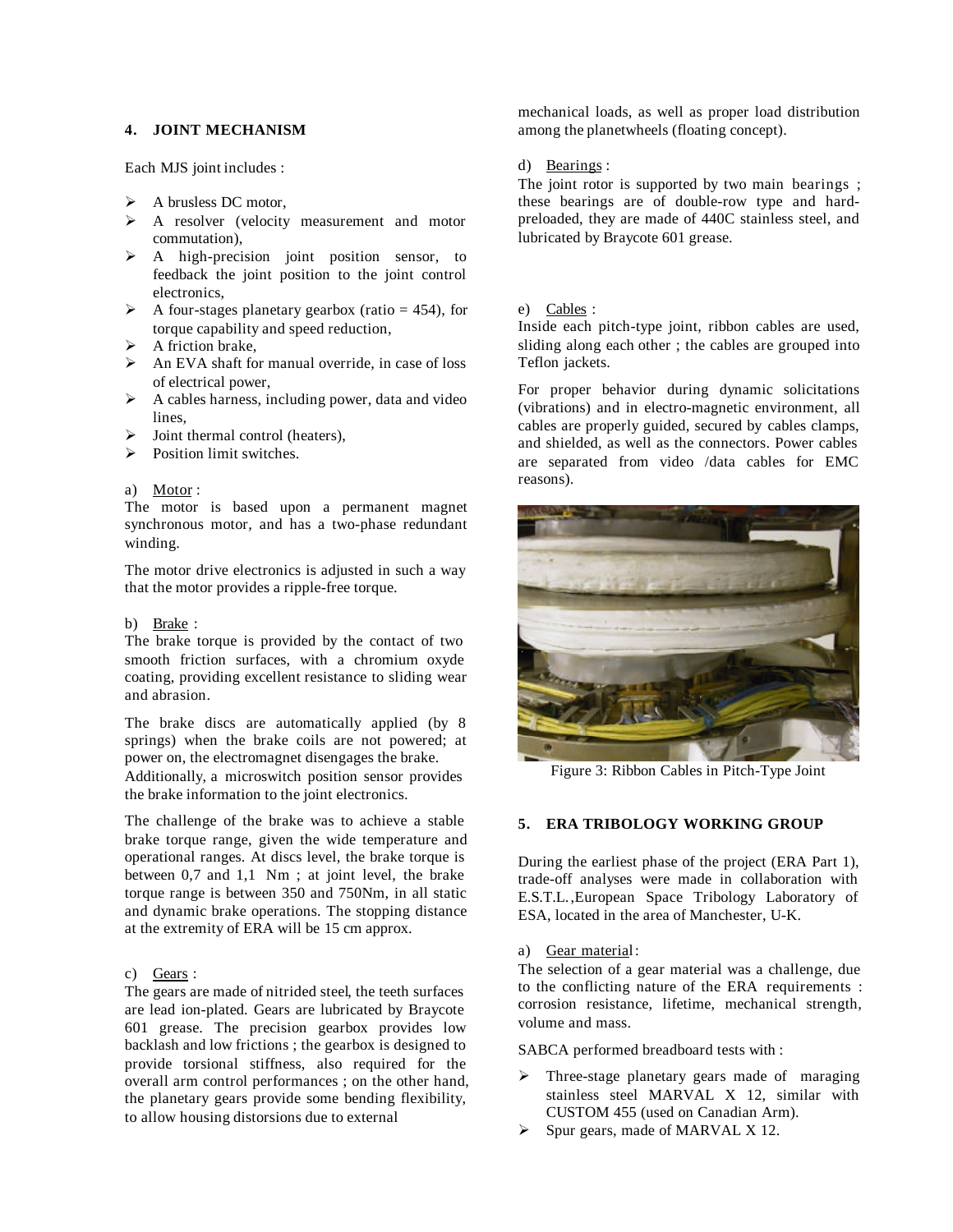Finally, nitrided steel was selected as the baseline gear material for the ERA joints, since it provides :

- ÿ High allowable hertzian and bending stresses capability (so, volume and mass could be reduced),
- $\triangleright$  High surface hardness, reducing wear effects and increasing the mechanical efficiency (so, reducing the motor size).

To avoid corrosion of nitrided steel, precautions are taken, wrt handling and storage conditions.

#### b) Lubricant :

A combination of Braycote 601 grease + dry lubricant was selected as the baseline for the gears of the ERA joints. The grease also provides some protection against corrosion.

The gear teeth surfaces are lead ion-plated (dry lubricant). To prevent the migration of grease, an anticreep barrier (Fluorad) is used.

Remark : the use of dry lubricant alone was considered as risky.

c) Planetary Gear/Harmonic Drive :

*Planetary gears* :

- Advantages : high efficiency, low wear, long lifetime.
- Drawbacks : backlash, lower stiffness than harmonic drive.

## *Harmonic drive* :

- Advantages : no backlash, higher stiffness than planetary gear.
- Drawbacks : efficiency dependant on thermal environment, wear, unknown behaviour of dry lubricant, reduced lifetime.

The planetary gear concept was selected as the baseline for the ERA joints, in order to meet the lifetime and environmental requirements.



Figure 4: Planetary Gear of ERA Joint

Despite the backlash and relatively "low" stiffness of the gearbox, the Era control requirements can also be met, by adequate joint controller design.

## **6. JOINT CONTROL CONCEPT**

The MJS receives from the ERA Central Computer (ECC) the joint position setpoint and the controller gains.

The joint controller generates the current (torque) setpoint, to be used by the motor drive electronics, as well as the motor velocity setpoint.

The joint controller uses the difference between the position setpoint and the joint position measurement, which is provided by the high precision/resolution (18bits) optical Joint Position Sensor (J.P.S.) ; it is also uses the difference between the velocity setpoint and the motor velocity which is derivated from the motor position measurement, provided by the joint resolver combined with a Resolver to Digital Converter (RDC).

The servo control algorithm is a classic linear PID implemented in the maintainable software.

# **7. JOINT PERFORMANCES**

- $\triangleright$  Available output torque at minimum speed : 550Nm average,
- $\triangleright$  Available output torque at maximum speed : 180Nm average,
- $\triangleright$  Minimum controllable joint speed : 4,5 10<sup>5</sup> rad/sec,
- $\triangleright$  Maximum controllable joint speed : 0,05 rad/sec,
- $\triangleright$  Brake torque : 550Nm average,
- $\triangleright$  Power consumption : 165 watts (6 joints running simultaneously at 70Nm, min speed),
- $\triangleright$  Joint backlash (at 18 Nm) : 3 arc min average,
- $\triangleright$  Joint stiffness :
	- 110 000 Nm/rad average for pitch-type - 160 000 Nm/rad average for roll-type.
- $\triangleright$  Mechanical efficiency at full torque : higher than 90% in the full thermal operational range(-40°C,  $+75^{\circ}$ C),
- $\triangleright$  Pitch joint operational range : +/- 120 °C,
- $\blacktriangleright$  Yaw joint operational range : +/- 120 °C,
- $\triangleright$  Roll joint operational range : +/- 185 °C.
- $\blacktriangleright$  Elbow joint operational range : +30°/-176°,
- ÿ Static accuracy : 800 micro-radian,
- $\triangleright$  Tracking error at high velocity : 3,4 mrad.

## **8. MASS BUDGET**

The mass of the ERA joints is :

- $\triangleright$  Pitch joint : 37 kg,
- Yaw joint :  $36 \text{ kg}$ ,
- $\triangleright$  Roll joint : 38 kg,
- $\blacktriangleright$  Elbow joint and brackets : 43 kg,
- $\blacktriangleright$  Elbow electronic box : 24 kg,
- $\triangleright$  Wrist electronic box : 33 kg.

Total MJS  $(2 \text{ writes} + 1 \text{ elbow}) : 355 \text{ kg}.$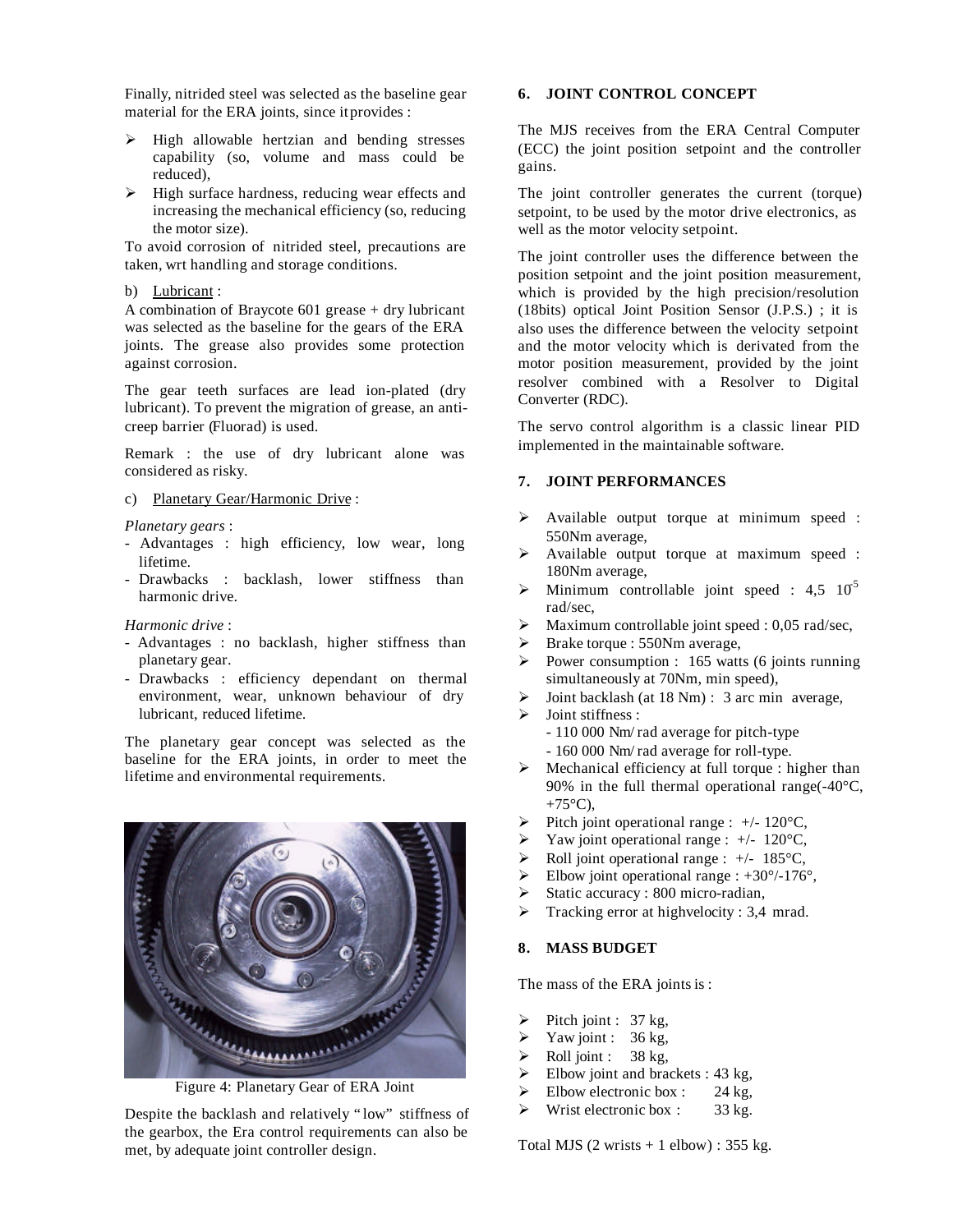## **9. LIFE TESTS IN VACUUM**

The Pitch of Wrist 2 was tested at SABCA facilities, in the thermal vacuum chamber.

The achieved vacuum is  $10^{-6}$  to  $10^{-7}$  mbar. The temperature ranged from  $-55^{\circ}$ C to  $+90^{\circ}$ C, which includes the qualification margins.

The following duty cycles were performed :

- a) Rotation, 350Nm, 12.5 mrad/sec, 198 hours,
- b) Rotation, 110Nm, 50 mrad/sec, 148.6 hours,
- c) 786 dynamic braking operations,
- d) 200 brake slipping operations on 3 degrees,
- e) 9464 brake engagement/release operations,
- f) 5945 static brake torque measurements,
- g) 229 limit switches activations,
- h) 62 hardstops sollicitations.

For rotation duty cycles (a and b hereabove), the tests demonstrated at least twice the specified lifetime (1000 hours, low speeds).

In order to reduce the test duration, increased speed and torque values were used, higher than those specified.



Figure 5: Thermal Vacuum Chamber at SABCA Brussels Facilities

The roll joint of Wrist 1 and Wrist 2 have seen cable life tests in order to demonstrate the operating capability of the Roll internal cable harness.

The tests were performed at SABCA facilities at ambient conditions and with joint velocity of 50mrad/sec.

The following cycles were executed :

- $\blacktriangleright$  Roll 1 : 2000 cycles were performed,
- $\triangleright$  Roll 2 : 260 Cycles were performed
- 1 cycle =  $720^{\circ}$  (2  $*$  360°).

After the tests no cables harness damage or functional degradation was observed.

## **10. SAFETY/RELIABILITY**

The following data are monitored :

- ÿ Joint position (optical encoder) ; each joint includes position limit switches, to prevent any motion outside the operational range,
- $\triangleright$  Joint velocity (resolver); any velocity above the allowed speed limit would trigger the safety barrier,
- $\triangleright$  Motor current (torque) ; any over-torque would trigger off the MJS,
- $\triangleright$  Motor temperature ; in case of overheating, the drive electronics would trigger off the MJS,
- $\blacktriangleright$  Electronics temperature.

High-reliable EEE (Electronics/Electrical) parts are used.

## **11. ENVIRONMENTAL CONSTRAINTS**

The MJS joints and electronic boxes are designed to survive the vibrations and shocks during launch, as well as the orbital environment, in particular, the vacuum, the wide thermal range of ISS, the micrometeoroids and debris, the Atomic oxygen (ATOX), the radiations.

The parts which are sensitive to M/D impacts are the Printed Circuit Boards (PCBs), the cable harness, the Joint Position Sensor (JPS), the heaters and sensors. The aluminium structural parts and the equivalent thickness of MLI provide the appropriate protection against the micrometeoroids and debris.

When orbiting around the earth, the ERA MJS will be submitted to an incident flux of ATOX that might result in material degradation (erosion change of thermo-optical properties, surface conductivity). The aluminum alloys and the external layer,of the MLI, made of Beta-Cloth (Fiber-Glass material), provide the protection against ATOX.

When orbiting around the earth, the ERA MJS will be submitted to radiative environment composed of charged particles from magnetospheric and cosmic origin ; this radiative environment could result in degradation of electronic components. The aluminum wall thickness provides the appropriate protection against the radiations ; radiation tolerant components have been selected.

Single Event Upsets (SEU) could mainly occur in the Joint Position sensor and in the joint controller DPRAM memory, however with a very low rate (less than 1 upset/8days) ; these SEUs are detected by the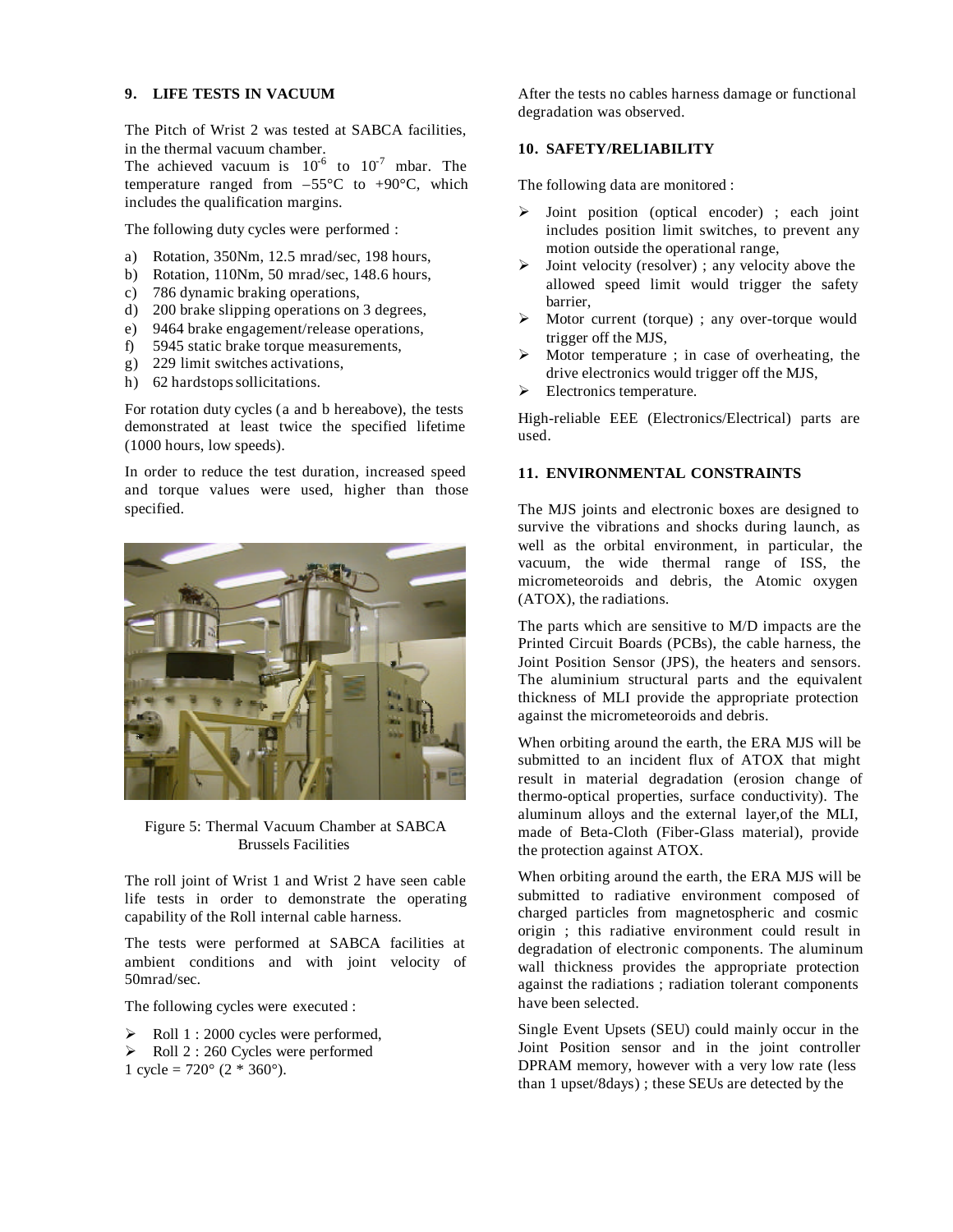MJS Software (which performs a SEU-check routine), moreover, the MJS safety barriers will prevent any undesirable movement. It is recommended to avoid using the ERA MJS during expected solar flares, when the SEU rates are then increased by a factor 5000 average. The MJS design is latch-up free.

## **12. THERMAL CONTROL**

The MJS electronic boxes and joints are equipped with MLI blankets and/or white painted, for proper thermal control.

In operational mode, the heat is dissipated by an appropriate conductive thermal network ; the side panels of the electronic boxes are equipped with OSRs (Optical Sun Reflectors) for heat rejection by radiation. In any case, the joints temperature will not exceed 75°C.

In hibernation mode, the temperature of the joints and electronic boxes is kept above  $-35^{\circ}$ C, by means of thermostats and heaters. The hibernation thermal power will be 69 watts approx.



Figure 6: Elbow Assembly with MLI Blankets



Figure 7: Wrist Assembly with MLI Thermal Blankets

# **13. HUMAN EVA FACTORS**

The ERA MJS design includes EVA manual overrides (on each joint), handrails, bevelled edges, chamfers, rounded corners on exposed surfaces, as well as angular position marking, in order to fulfill the EVA requirements.

The EVA torque to be exerted by the astronaut to rotate a joint will be around 1 - 2 Nm.

On the roll joint, a bevel gear is used, in such a way that the EVA access is perpendicular with the roll joint axis ; in nominal mode, the EVA access is discoupled from the planetary gearbox, to reduce frictions and wear of bevel gear in nominal mode ; in EVA manual override mode, the EVA access is manually engaged and latched by a specific latch-up mechanism. The effort to be exerted by the astronaut to engage/disengage the EVA access will be 88N (worst case).